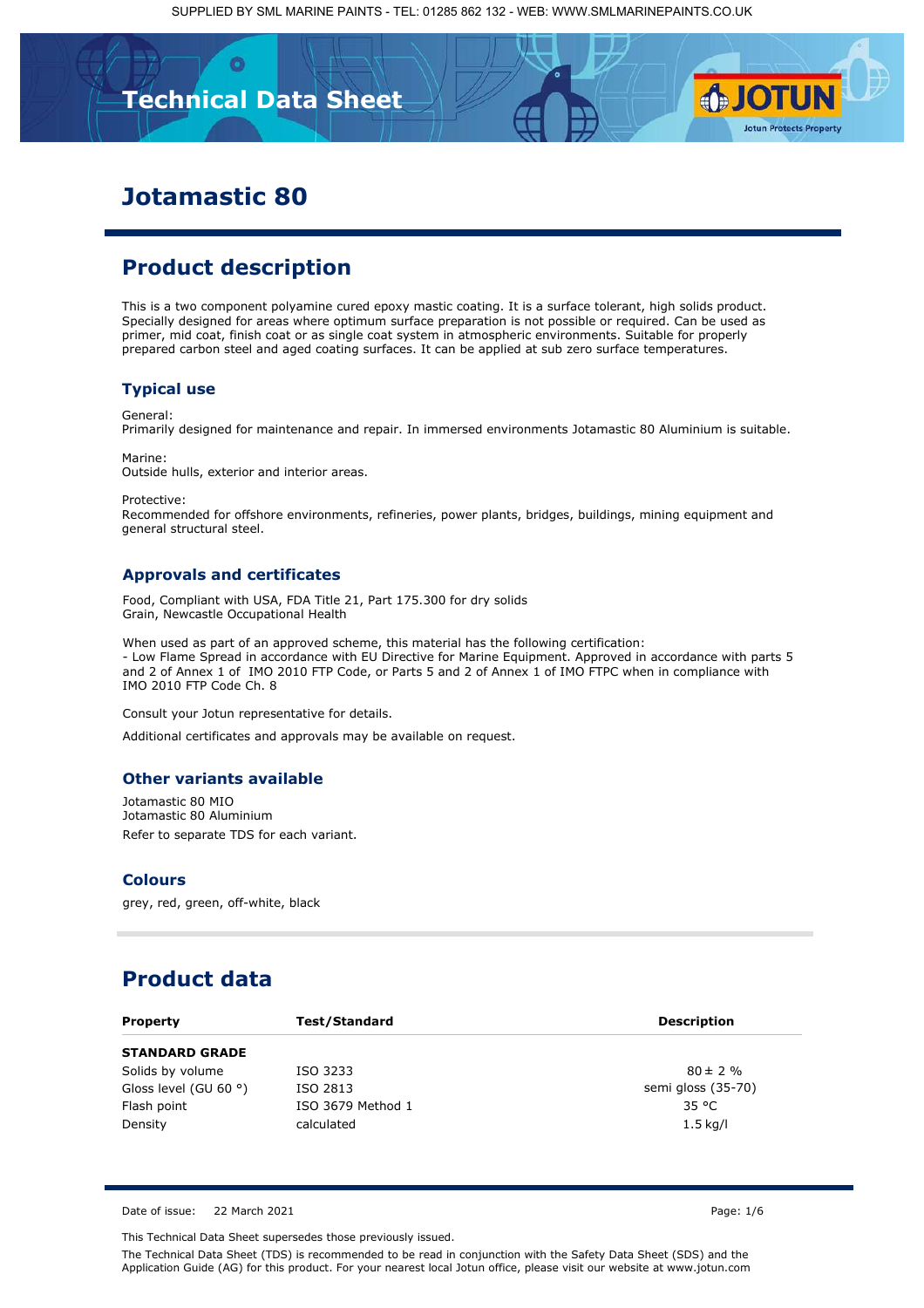| <b>Technical Data Sheet</b> |  |
|-----------------------------|--|
| <b>Jotamastic 80</b>        |  |



| VOC-US/Hong Kong    | US EPA method 24 (tested)<br>(CARB(SCM)2007, SCAOMD rule 1113, Hong Kong)   | $275$ g/l     |
|---------------------|-----------------------------------------------------------------------------|---------------|
| VOC-EU              | IED (2010/75/EU) (theoretical)                                              | 249 g/l       |
| VOC-China           | GB/T 23985-2009 (tested)                                                    | 179 g/l       |
| VOC-Korea           | Korea Clean Air Conservation Act (tested)<br>(Max. thinning ratio included) | 290 a/l       |
| <b>WINTER GRADE</b> |                                                                             |               |
| Solids by volume    | ISO 3233                                                                    | $72 \pm 2 \%$ |
| Flash point         | ISO 3679 Method 1                                                           | 31 °C         |
| Density             | calculated                                                                  | $1.5$ kg/l    |
| VOC-US/Hong Kong    | US EPA method 24 (tested)<br>(CARB(SCM)2007, SCAQMD rule 1113, Hong Kong)   | $300$ g/l     |
| VOC-EU              | IED (2010/75/EU) (theoretical)                                              | $278$ g/l     |
| VOC-China           | GB/T 23985-2009 (tested)                                                    | $238$ g/l     |
| VOC-Korea           | Korea Clean Air Conservation Act (tested)                                   | $331$ g/l     |

[The provided data is typical for factory produced products, subject to slight variation depending on colour.](https://www.smlprotectivecoatings.co.uk/primers/jotamastic) All data is valid for mixed paint.

Gloss description: According to Jotun Performance Coatings' definition.

## **Film thickness per coat**

### **Typical recommended specification range**

**STANDARD GRADE**

| <b>STANDARD GRADE</b>      |             |                               |                   |
|----------------------------|-------------|-------------------------------|-------------------|
| Dry film thickness         | 75 - 200    |                               | µm                |
| Wet film thickness         | 95 - 250    |                               | um                |
| Theoretical spreading rate | $10.7 - 4$  |                               | m <sup>2</sup> /l |
| <b>WINTER GRADE</b>        |             |                               |                   |
| Dry film thickness         | 75 - 200    |                               | um                |
| Wet film thickness         | $105 - 280$ |                               | µm                |
| Theoretical spreading rate |             | $9.6 - 3.6$ m <sup>2</sup> /l |                   |
|                            |             |                               |                   |

# **Surface preparation**

To secure lasting adhesion to the subsequent product all surfaces shall be clean, dry and free from any contamination.

#### **Surface preparation summary table**

Date of issue: 22 March 2021 Page: 2/6

This Technical Data Sheet supersedes those previously issued.

The Technical Data Sheet (TDS) is recommended to be read in conjunction with the Safety Data Sheet (SDS) and the Application Guide (AG) for this product. For your nearest local Jotun office, please visit our website at www.jotun.com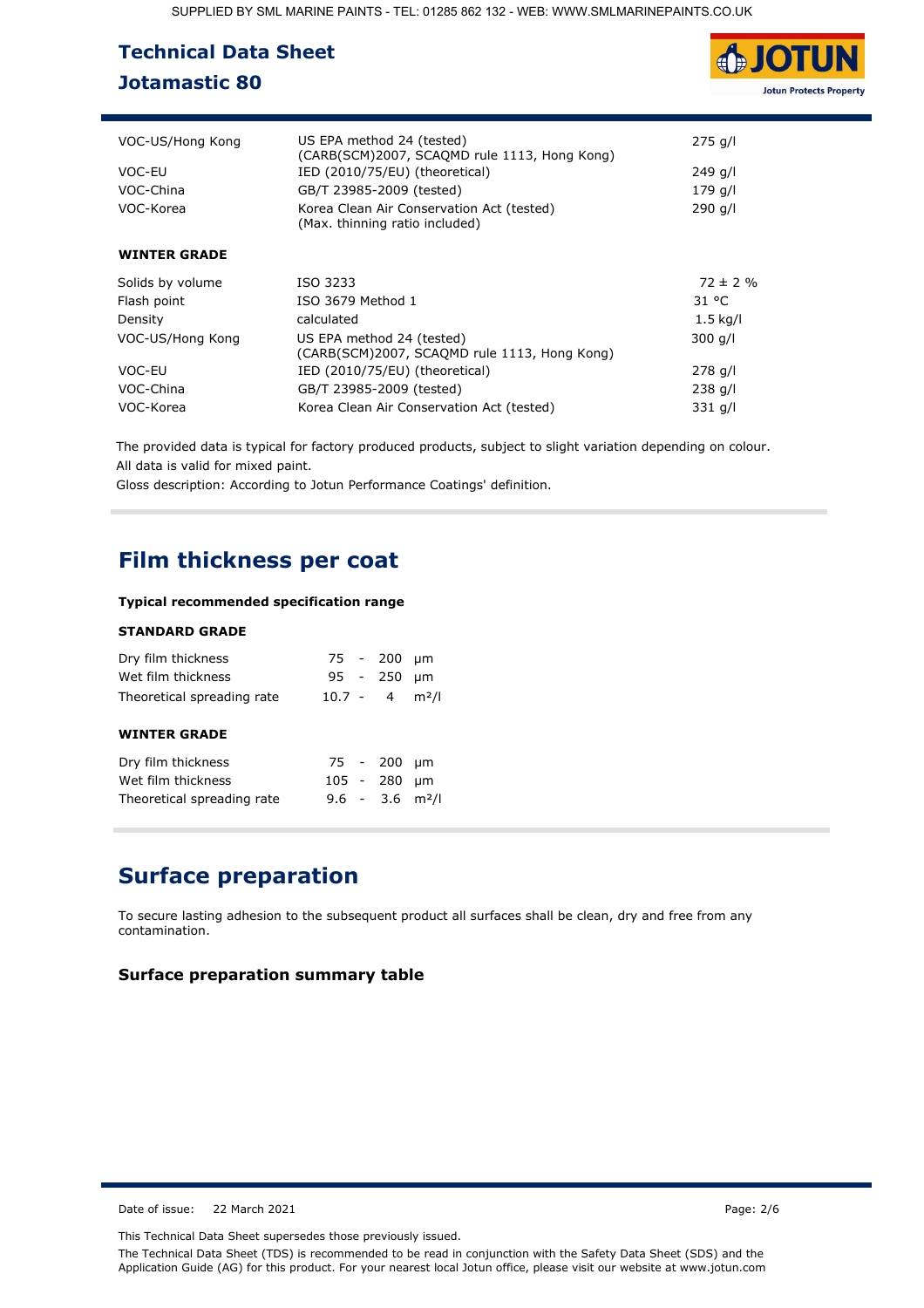# **Technical Data Sheet Jotamastic 80**



|                   |                                                           | <b>Surface preparation</b>                     |  |  |  |
|-------------------|-----------------------------------------------------------|------------------------------------------------|--|--|--|
| <b>Substrate</b>  | Minimum                                                   | Recommended                                    |  |  |  |
| Carbon steel      | St 2 (ISO 8501-1)                                         | Sa 2 (ISO 8501-1)                              |  |  |  |
| Shop primed steel | Clean, dry and undamaged shop<br>primer (ISO 12944-4 5.4) | Sa 2 (ISO 8501-1)                              |  |  |  |
| Coated surfaces   | Clean, dry and undamaged compatible<br>coating            | Clean, dry and undamaged compatible<br>coating |  |  |  |

[Optimum performance, including adhesion, corrosion protection, heat resistance and chemical resistance is](https://www.smlprotectivecoatings.co.uk/primers/jotamastic)  achieved with recommended surface preparation.

# **Application**

### **Application methods**

The product can be applied by

| Spray:  | Use airless spray.                                                           |
|---------|------------------------------------------------------------------------------|
| Brush:  | May be used. Care must be taken to achieve the specified dry film thickness. |
| Roller: | May be used. Care must be taken to achieve the specified dry film thickness. |

### **Product mixing ratio (by volume)**

| <b>STANDARD GRADE</b>            |              |
|----------------------------------|--------------|
| Jotamastic 80 Comp A             | 7 part $(s)$ |
| Jotamastic 80 STD Comp B         | 1 part $(s)$ |
| <b>WINTER GRADE</b>              |              |
| Jotamastic 80 Comp A             | 4 part $(s)$ |
| Jotamastic 80 Wintergrade Comp B | 1 part $(s)$ |

### **Thinner/Cleaning solvent**

Thinner: Jotun Thinner No. 17

### **Guiding data for airless spray**

| Nozzle tip (inch/1000):       | $19 - 25$        |
|-------------------------------|------------------|
| Pressure at nozzle (minimum): | 150 bar/2100 psi |

Date of issue: 22 March 2021 **Page: 3/6** 

This Technical Data Sheet supersedes those previously issued.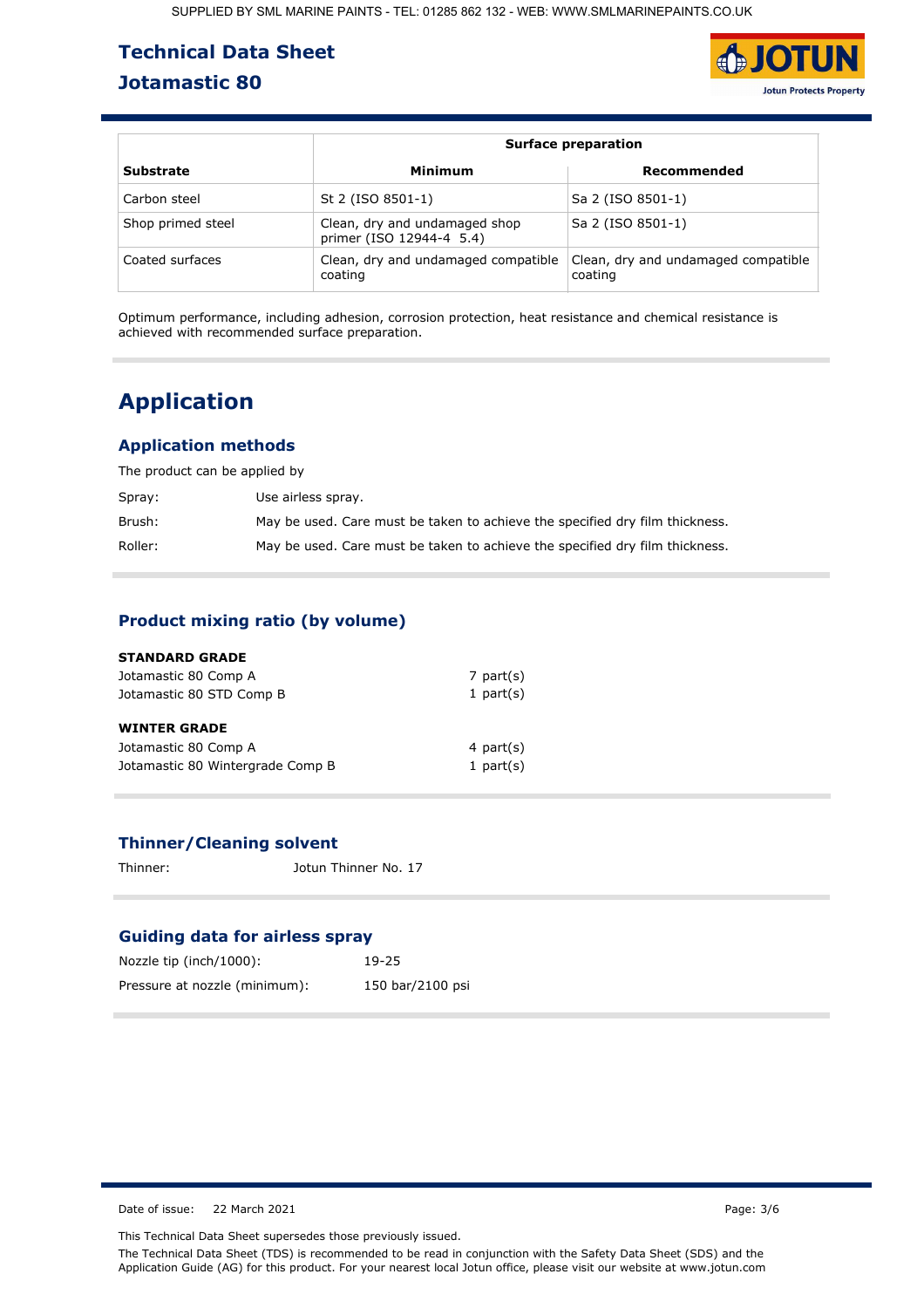

# **Drying and Curing time**

| Substrate temperature     | $-5 °C$         | 0 °C            | $5^{\circ}C$    |                 | $10^{\circ}$ C 23 $^{\circ}$ C | 40 $^{\circ}$ C |
|---------------------------|-----------------|-----------------|-----------------|-----------------|--------------------------------|-----------------|
| <b>STANDARD GRADE</b>     |                 |                 |                 |                 |                                |                 |
| Surface (touch) dry       |                 |                 |                 | 8 h             | 4 h                            | 2 h             |
| Walk-on-dry               |                 |                 |                 | 24 h            | 10 <sub>h</sub>                | 4 h             |
| Dry to over coat, minimum |                 |                 |                 | 24 h            | 10 <sub>h</sub>                | 4 h             |
| Dried/cured for service   |                 |                 |                 | 14 d            | 7 d                            | 2d              |
| <b>WINTER GRADE</b>       |                 |                 |                 |                 |                                |                 |
| Surface (touch) dry       | 24 h            | 18 <sub>h</sub> | 12 <sub>h</sub> | 6 h             | 2.5h                           |                 |
| Walk-on-dry               | 48 h            | 26 h            | 18 <sub>h</sub> | 12 <sub>h</sub> | 5 h                            |                 |
| Dry to over coat, minimum | 48 h            | 26h             | 18 <sub>h</sub> | 12 <sub>h</sub> | 5 h                            |                 |
| Dried/cured for service   | 21 <sub>d</sub> | 14d             | 7 d             | 3 d             | 2 d                            |                 |

For maximum overcoating intervals, refer to the Application Guide (AG) for this product.

[Drying and curing times are determined under controlled temperatures and relative humidity below 85 %, and](https://www.smlprotectivecoatings.co.uk/primers/jotamastic)  at average of the DFT range for the product.

Surface (touch) dry: The state of drying when slight pressure with a finger does not leave an imprint or reveal tackiness.

Walk-on-dry: Minimum time before the coating can tolerate normal foot traffic without permanent marks, imprints or other physical damage.

Dry to over coat, minimum: The recommended shortest time before the next coat can be applied.

Dried/cured for service: Minimum time before the coating can be permanently exposed to the intended environment/medium.

# **Induction time and Pot life**

| <b>Paint temperature</b>   | 23 °C                      |
|----------------------------|----------------------------|
| <b>STANDARD GRADE</b>      |                            |
| Induction time<br>Pot life | $10$ min<br>2 <sub>h</sub> |
| <b>WINTER GRADE</b>        |                            |
| Pot life                   | 1 <sub>h</sub>             |

## **Heat resistance**

|                     | <b>Temperature</b> |                          |  |
|---------------------|--------------------|--------------------------|--|
|                     | <b>Continuous</b>  | Peak                     |  |
| Dry, atmospheric    | 120 °C             | $\overline{\phantom{0}}$ |  |
| Immersed, sea water | 50 $\degree$ C     | 60 °C                    |  |

Peak temperature duration max. 1 hour.

Date of issue: 22 March 2021 **Page: 4/6** 

This Technical Data Sheet supersedes those previously issued.

The Technical Data Sheet (TDS) is recommended to be read in conjunction with the Safety Data Sheet (SDS) and the Application Guide (AG) for this product. For your nearest local Jotun office, please visit our website at www.jotun.com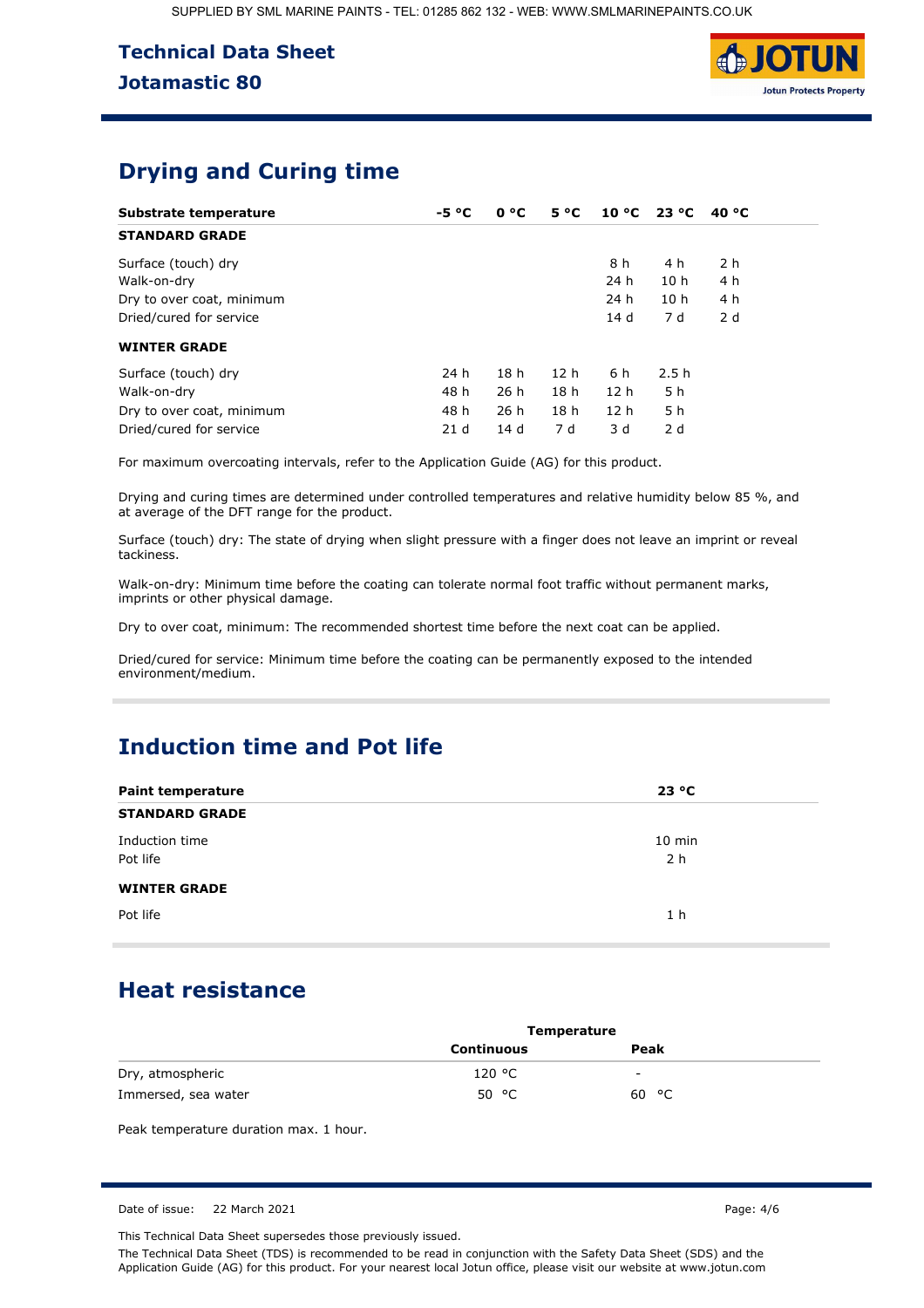# **Technical Data Sheet Jotamastic 80**



The temperatures listed relate to retention of protective properties. Aesthetic properties may suffer at these temperatures.

Note that the coating will be resistant to various immersion temperatures depending on the specific chemical and whether immersion is constant or intermittent. Heat resistance is influenced by the total coating system. If used as part of a system, ensure all coatings in the system have similar heat resistance.

# **Product compatibility**

Depending on the actual exposure of the coating system, various primers and topcoats can be used in combination with this product. Some examples are shown below. Contact Jotun for specific system recommendation.

Previous coat: epoxy shop primer, inorganic zinc silicate shop primer, zinc epoxy, epoxy, epoxy mastic, inorganic zinc silicate

Subsequent coat: polyurethane, epoxy, acrylic, vinyl epoxy

# **Packaging (typical)**

|                                  | <b>Volume</b> | <b>Size of containers</b> |
|----------------------------------|---------------|---------------------------|
|                                  | (litres)      | (litres)                  |
| Jotamastic 80 Comp A             | 16            | 20                        |
| Jotamastic 80 STD Comp B         | 2.3           | 2                         |
| Jotamastic 80 Wintergrade Comp B | 4             | 5                         |

The volume stated is for factory made colours. Note that local variants in pack size and filled volumes can vary due to local regulations.

## **Storage**

The product must be stored in accordance with national regulations. Keep the containers in a dry, cool, well ventilated space and away from sources of heat and ignition. Containers must be kept tightly closed. Handle with care.

### **Shelf life at 23 °C**

| Jotamastic 80 Comp A             | 48 month(s) |
|----------------------------------|-------------|
| Jotamastic 80 STD Comp B         | 48 month(s) |
| Jotamastic 80 Wintergrade Comp B | 36 month(s) |

In some markets commercial shelf life can be dictated shorter by local legislation. The above is minimum shelf life, thereafter the paint quality is subject to re-inspection.

## **Caution**

This product is for professional use only. The applicators and operators shall be trained, experienced and have the capability and equipment to mix/stir and apply the coatings correctly and according to Jotun's technical documentation. Applicators and operators shall use appropriate personal protection equipment when using this [product. This guideline is given based on the current knowledge of the product. Any suggested deviation to suit](https://www.smlprotectivecoatings.co.uk/primers/jotamastic)  the site conditions shall be forwarded to the responsible Jotun representative for approval before commencing the work.

Date of issue: 22 March 2021 2012 2021 20:50 20:50 20:50 20:50 20:50 20:50 20:50 20:50 20:50 20:50 20:50 20:50 20:50 20:50 20:50 20:50 20:50 20:50 20:50 20:50 20:50 20:50 20:50 20:50 20:50 20:50 20:50 20:50 20:50 20:50 20:

This Technical Data Sheet supersedes those previously issued.

The Technical Data Sheet (TDS) is recommended to be read in conjunction with the Safety Data Sheet (SDS) and the Application Guide (AG) for this product. For your nearest local Jotun office, please visit our website at www.jotun.com